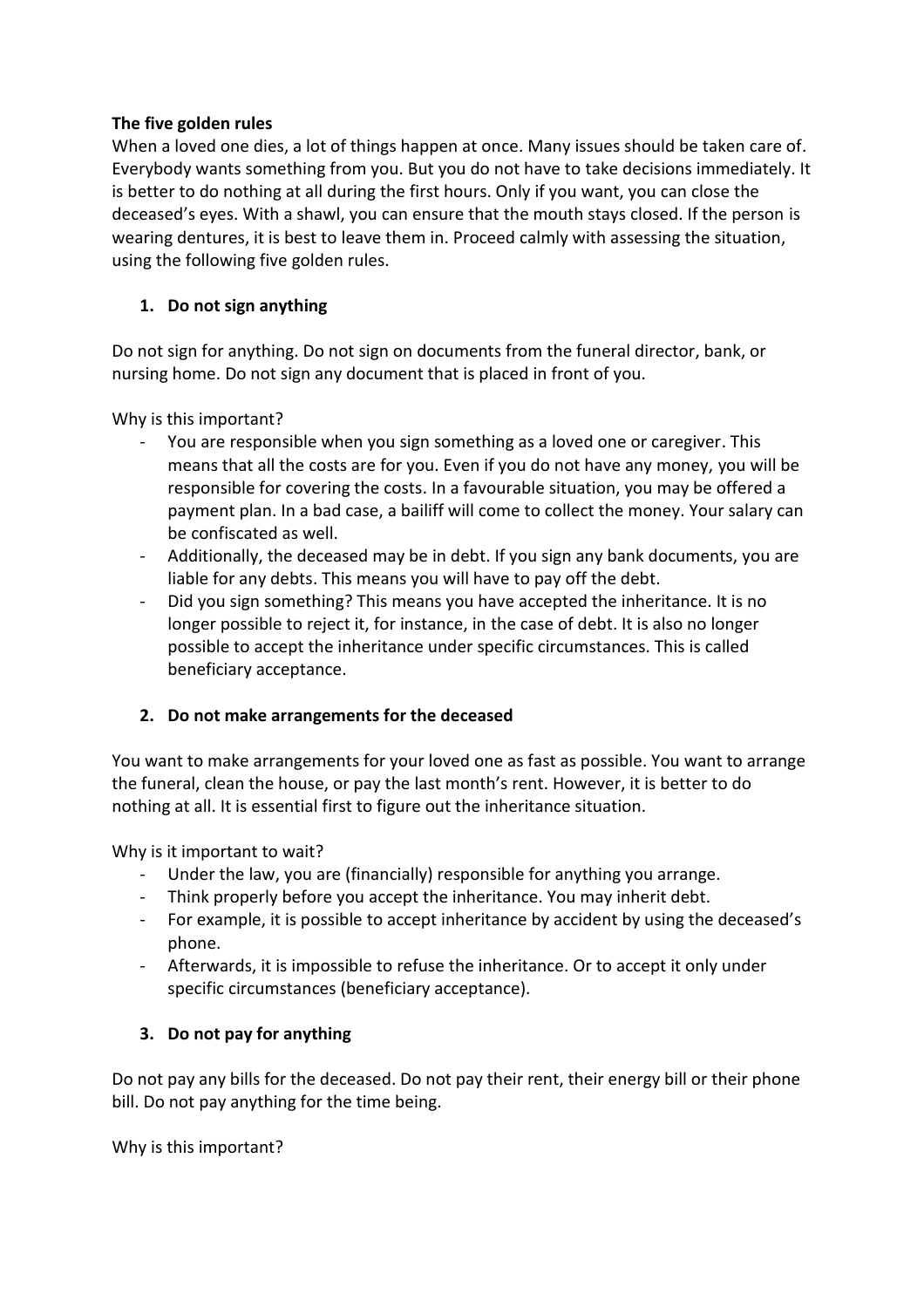- Usually, the payment obligation is suspended in case of death. This means you are paying for nothing.
- Have you paid? As heir, this could mean that the contract is passed on to you. This would make you responsible for all obligations.
- If you pay rent, for example, you have accepted the inheritance by law.
- There is a chance you may inherit debt.
- It is no longer possible to reject the inheritance, or beneficially accept it.

# **4. Do not remove items from the house of the deceased**

Taking an old photo, a book or a small object from your loved one's house does not seem like a big deal. And yet, it is better to wait with that.

Why is this important?

- As soon as you remove something, you have accepted the inheritance even if the item is of no financial value.
- You may be accused of theft, by other heirs, for instance.
- You may inherit a debt.
- If you remove items, you can no longer refuse or beneficially accept the inheritance.

# **5. Only arrange the funeral**

Are you a direct relative (first-degree relative) or have you accepted the deceased's inheritance? Then you are responsible for the costs of the funeral or cremation. This is called funeral services. Is it possible that the deceased has debts? Or do you not know the status of their financial situation? Then make sure you only arrange the funeral.

There is an exception to this! If the direct family members cannot arrange the funeral (legally incompetent) or don't have the money. Then call the municipality for help. A conversation will take place with the family, in which the possible solutions for the family will be discussed. Sometimes it is possible to receive special assistance, to help the family to pay for the funeral.

#### In conclusion

When someone dies, arrange only the funeral. Be very careful in doing so. With a small action, you may accept the inheritance and become responsible for all the costs. You may inherit the debts of the deceased. Even by using the deceased's car or phone, you may have accepted the inheritance with all its consequences – and costs.

# *Do you need help?*

*Do you have questions, or do you need help? Call or e-mail SamSam Uitvaartcoaching. Our coaches are available for free 24/7.*

#### **What can you do?**

There are a lot of things you should not do. But luckily, there are some you can do.